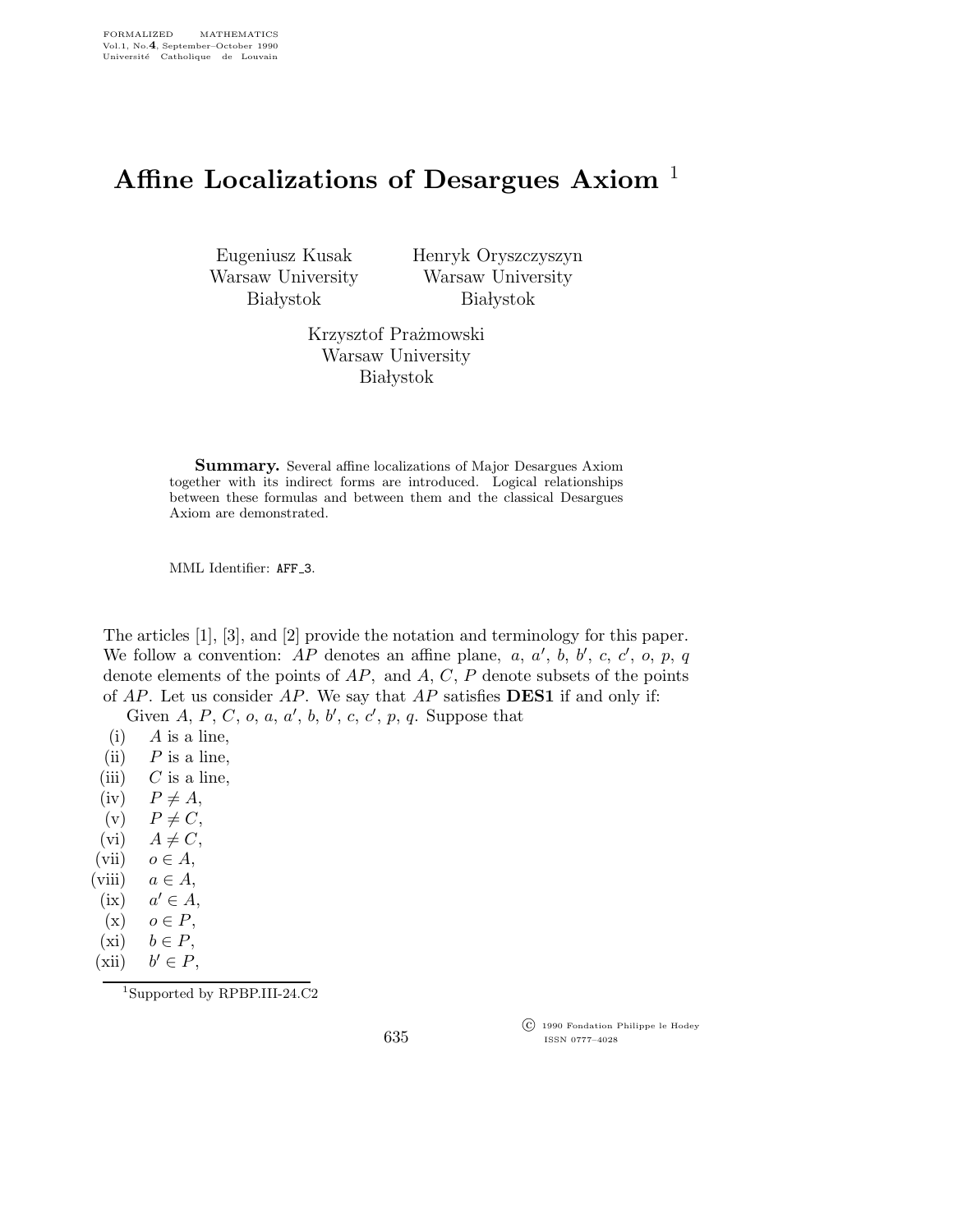(1) Given AP. Then AP satisfies **DES1** if and only if for all  $A$ ,  $P$ ,  $C$ ,  $o$ , a, a', b, b', c, c', p, q such that A is a line and P is a line and C is a line and  $P \neq A$  and  $P \neq C$  and  $A \neq C$  and  $o \in A$  and  $a \in A$  and  $a' \in A$ and  $o \in P$  and  $b \in P$  and  $b' \in P$  and  $o \in C$  and  $c \in C$  and  $c' \in C$  and  $o \neq a$  and  $o \neq b$  and  $o \neq c$  and  $p \neq q$  and not  $\mathbf{L}(b,a,c)$  and not  $\mathbf{L}(b',a',c')$ and  $a \neq a'$  and  $\mathbf{L}(b, a, p)$  and  $\mathbf{L}(b', a', p)$  and  $\mathbf{L}(b, c, q)$  and  $\mathbf{L}(b', c', q)$  and

Let us consider  $AP$ . We say that  $AP$  satisfies  $DES1<sub>1</sub>$  if and only if:

Given A, P, C, o, a, a', b, b', c, c', p, q. Suppose that

| (xiii)  | $o \in C$ ,                   |
|---------|-------------------------------|
| (xiv)   | $c \in C$ ,                   |
| (xv)    | $c' \in C$ ,                  |
| (xvi)   | $o \neq a$ ,                  |
| (xvii)  | $o \neq b$ ,                  |
| (xviii) | $o \neq c$                    |
| (xix)   | $p \neq q$ ,                  |
| (xx)    | not $\mathbf{L}(b, a, c)$ ,   |
| (xxi)   | not $\mathbf{L}(b', a', c'),$ |
| (xxi)   | $a \neq a',$                  |
| (xxiii) | $\mathbf{L}(b,a,p),$          |
| (xxiv)  | $\mathbf{L}(b', a', p),$      |
| (xxy)   | $\mathbf{L}(b,c,q),$          |
| (xxvi)  | $\mathbf{L}(b',c',q),$        |
| (xxvii) | $a, c \parallel a', c'.$      |

Then  $a, c \parallel p, q$ .

 $(i)$  A is a line, (ii)  $P$  is a line, (iii)  $C$  is a line,  $(iv)$   $P \neq A$ , (v)  $P \neq C$ , (vi)  $A \neq C$ , (vii)  $o \in A$ , (viii)  $a \in A$ ,

 $a' \in A$ ,

 $b' \in P$ ,

 $c' \in C$ ,

 $(x)$   $o \in P$ , (xi)  $b \in P$ ,

(xiii)  $o \in C$ ,  $(xiv)$   $c \in C$ ,

 $(xvi)$   $o \neq a$ ,  $(xvii)$   $o \neq b$ ,  $(xviii)$   $o \neq c$ ,

 $(ix)$ 

 $(xii)$ 

 $(xv)$ 

We now state the proposition

 $a, c \parallel a', c' \text{ holds } a, c \parallel p, q.$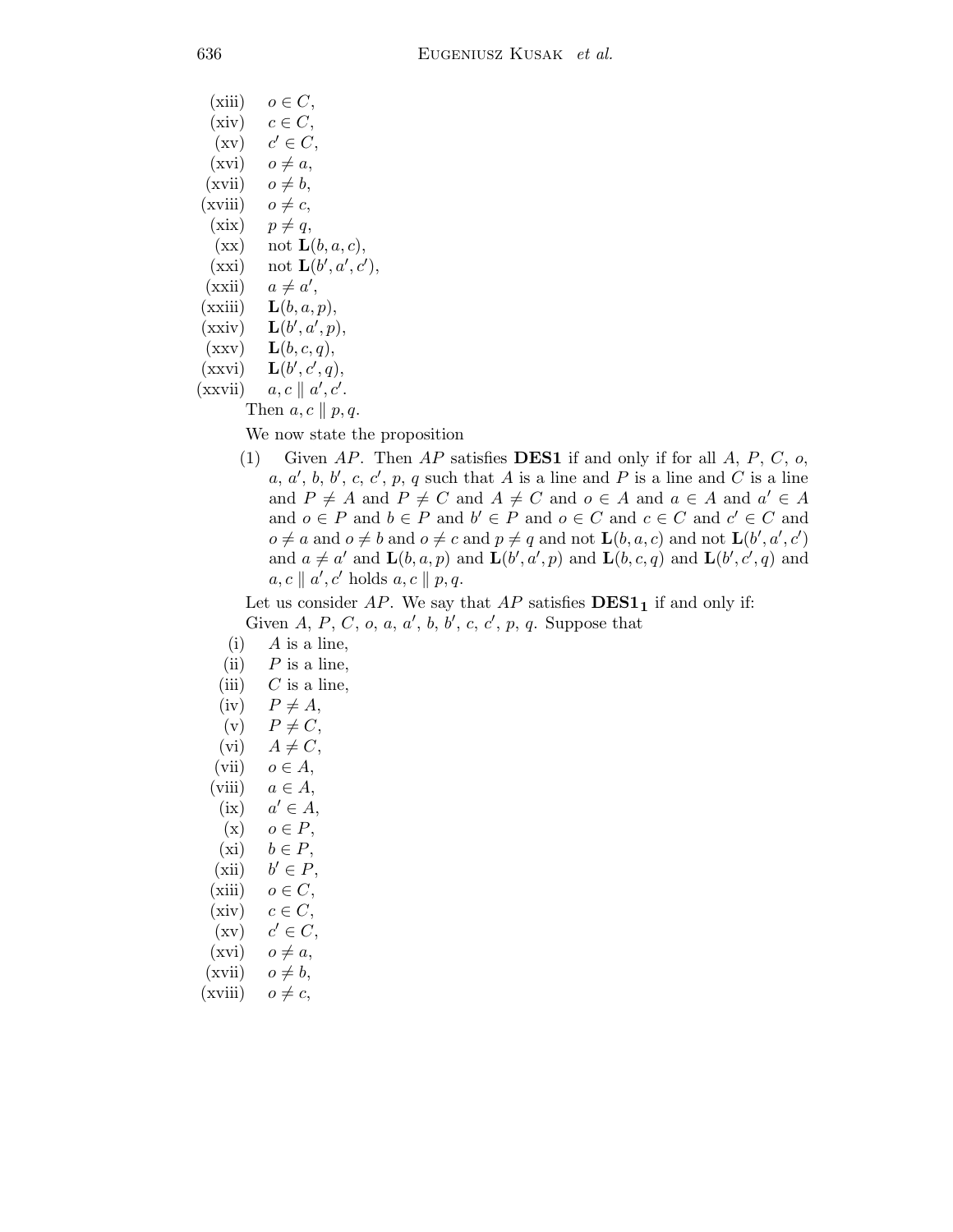- $(xix)$   $p \neq q$ ,
- $(xx)$   $c \neq q$ ,
- $(xxi)$  not  $\mathbf{L}(b,a,c)$ ,
- $(\overline{\text{xxii}})$  not  $\mathbf{L}(b', a', c'),$
- $(xxiii)$   $\mathbf{L}(b,a,p),$
- $(xxiv)$  $\langle a^{\prime}, p \rangle,$
- $(\text{xxv}) \quad \mathbf{L}(b,c,q),$
- $(xxvi)$  $\epsilon', \epsilon', q),$
- $(xxyii)$   $a, c \parallel p, q.$

Then  $a, c \parallel a', c'$ .

The following proposition is true

(2) Given AP. Then AP satisfies  $\mathbf{DES1}_1$  if and only if for all A, P, C, o, a, a', b, b', c, c', p, q such that A is a line and P is a line and C is a line and  $P \neq A$  and  $P \neq C$  and  $A \neq C$  and  $o \in A$  and  $a \in A$  and  $a' \in A$ and  $o \in P$  and  $b \in P$  and  $b' \in P$  and  $o \in C$  and  $c \in C$  and  $c' \in C$  and  $o \neq a$  and  $o \neq b$  and  $o \neq c$  and  $p \neq q$  and  $c \neq q$  and not  $\mathbf{L}(b,a,c)$  and not  $\mathbf{L}(b', a', c')$  and  $\mathbf{L}(b, a, p)$  and  $\mathbf{L}(b', a', p)$  and  $\mathbf{L}(b, c, q)$  and  $\mathbf{L}(b', c', q)$ and  $a, c \parallel p, q$  holds  $a, c \parallel a', c'$ .

Let us consider AP. We say that AP satisfies  $\bf{DES1}_2$  if and only if:

Given  $A, P, C, o, a, a', b, b', c, c', p, q$ . Suppose that

- $(i)$  A is a line,
- (ii)  $P$  is a line,
- (iii)  $C$  is a line,
- $(iv)$   $P \neq A$ ,
- $(v)$   $P \neq C$ ,
- (vi)  $A \neq C$ ,
- (vii)  $o \in A$ ,
- (viii)  $a \in A$ ,
- $(ix)$  $a' \in A$ ,
- $(x)$   $o \in P$ ,
- (xi)  $b \in P$ ,
- $(xii)$  $b' \in P$ ,
- (xiii)  $c \in C$ ,
- $(xiv)$  $c' \in C$ ,
- $(xv)$   $o \neq a$ ,
- $(xvi)$   $o \neq b$ ,
- $(xvii)$   $o \neq c$ ,
- $(xviii)$   $p \neq q$ ,
- (xix) not  $\mathbf{L}(b,a,c)$ ,
- $(\text{xx}) \quad \text{not } \mathbf{L}(b', a', c'),$
- $\overrightarrow{(xxi)}$   $c \neq c'$ ,
- $(xxii)$   $\mathbf{L}(b,a,p),$
- $(xxiii)$  $\langle a^{\prime}, p \rangle,$
- $(xxiv)$   $\mathbf{L}(b,c,q),$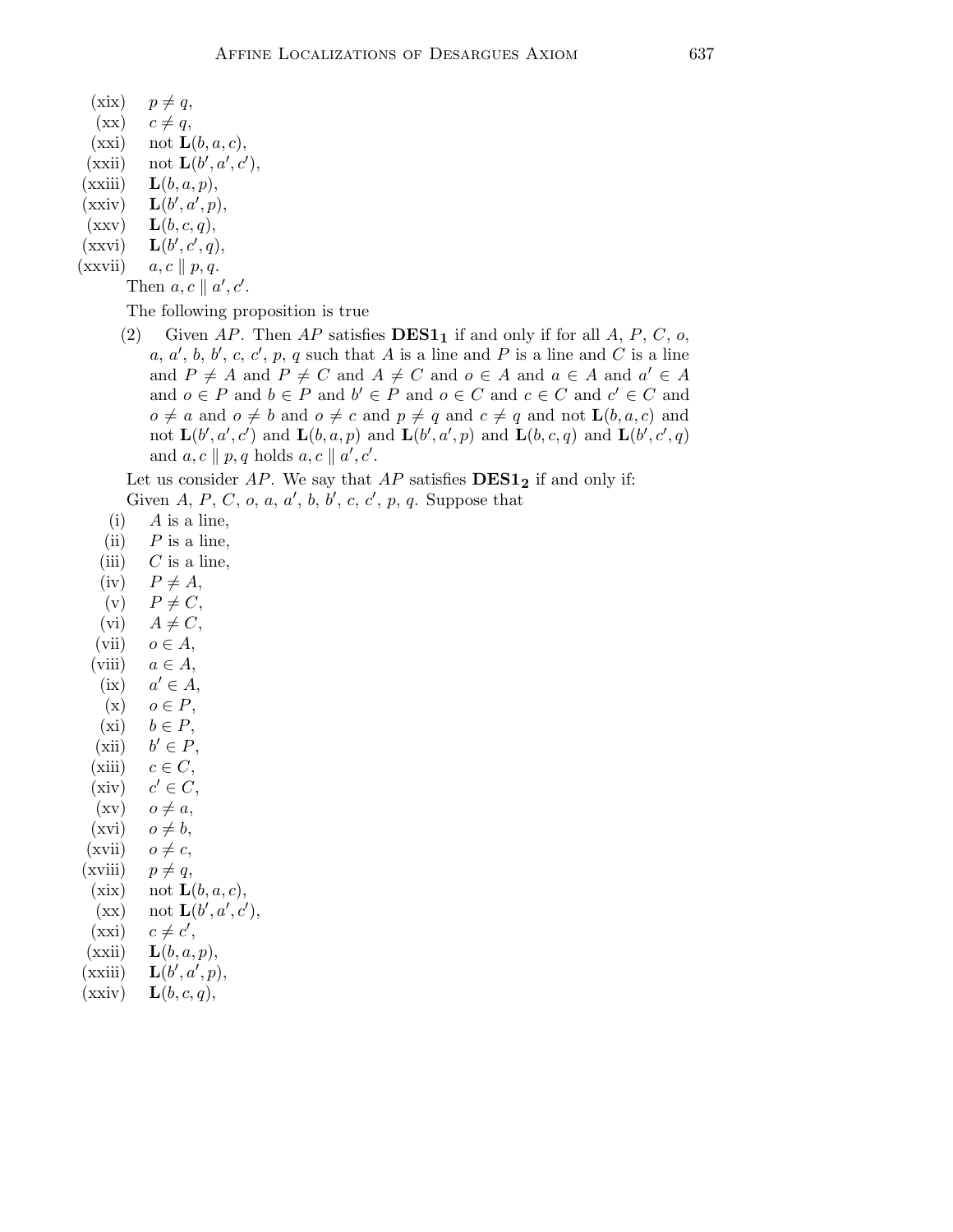$(xxy)$  $', c', q),$ 

- $(x x v i)$   $a, c \parallel a', c',$
- $(xxvii)$   $a, c \parallel p, q.$

Then  $o \in C$ .

Next we state the proposition

(3) Given AP. Then AP satisfies  **if and only if for all A, P, C, o,** a, a', b, b', c, c', p, q such that A is a line and P is a line and C is a line and  $P \neq A$  and  $P \neq C$  and  $A \neq C$  and  $o \in A$  and  $a \in A$  and  $a' \in A$  and  $o \in P$  and  $b \in P$  and  $b' \in P$  and  $c \in C$  and  $c' \in C$  and  $o \neq a$  and  $o \neq b$ and  $o \neq c$  and  $p \neq q$  and not  $\mathbf{L}(b, a, c)$  and not  $\mathbf{L}(b', a', c')$  and  $c \neq c'$  and  $\mathbf{L}(b,a,p)$  and  $\mathbf{L}(b',a',p)$  and  $\mathbf{L}(b,c,q)$  and  $\mathbf{L}(b',c',q)$  and  $a,c \parallel a',c'$  and  $a, c \parallel p, q$  holds  $o \in C$ .

Let us consider  $AP$ . We say that  $AP$  satisfies  $DES1<sub>3</sub>$  if and only if: Given A, P, C, o, a, a', b, b', c, c', p, q. Suppose that

- $(i)$  A is a line,
- (ii)  $P$  is a line,
- (iii)  $C$  is a line,
- $(iv)$   $P \neq A$ ,
- (v)  $P \neq C$ ,
- (vi)  $A \neq C$ ,
- (vii)  $o \in A$ ,
- (viii)  $a \in A$ ,
- $(ix)$  $a' \in A$ ,
- $(x)$   $b \in P$ ,
- $(xi)$  $b' \in P$ ,
- $(xii)$   $o \in C$ ,
- (xiii)  $c \in C$ ,
- $(xiv)$  $c' \in C$ ,
- $(xv)$   $o \neq a$ ,
- $(xvi)$   $o \neq b$ ,
- $(xvii)$   $o \neq c$ ,
- $(xviii)$   $p \neq q$ ,
- (xix) not  $\mathbf{L}(b,a,c)$ ,
- $\mathbf{L}(b', a', c'),$
- $\overrightarrow{(xxi)}$   $b \neq b'$ ,
- $\overrightarrow{(xxii)} \quad a \neq a',$
- $(xxiii)$   $\mathbf{L}(b,a,p),$
- $(xxiv)$  $\langle a', p \rangle,$
- $(\text{xxv}) \quad \mathbf{L}(b,c,q),$
- $(xxvi)$  $\epsilon', \epsilon', q),$
- $(\overrightarrow{\text{xxviii}})$   $a, c \parallel a', c',$
- (xxviii)  $a, c \parallel p, q.$ 
	- Then  $o \in P$ .

Next we state the proposition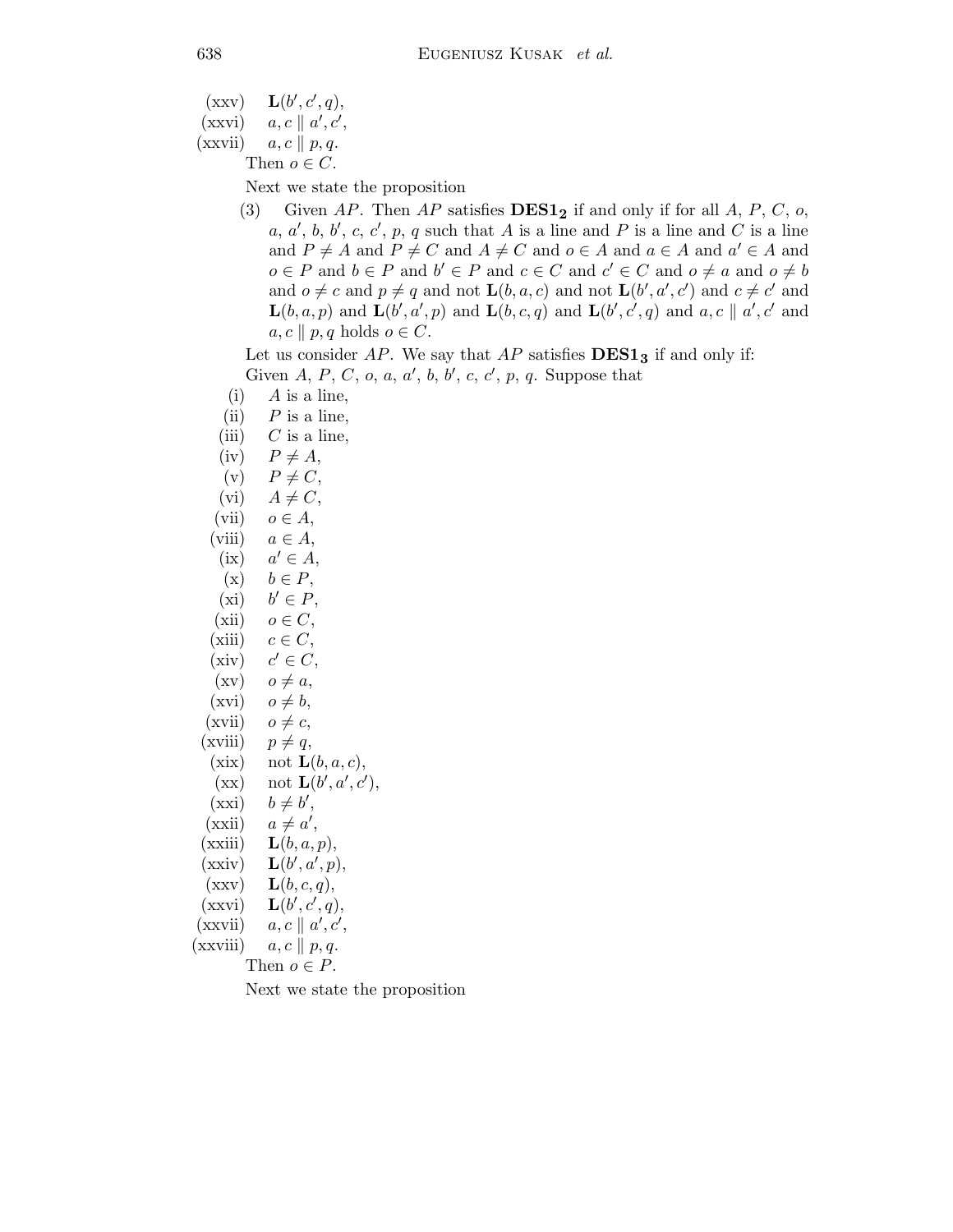(4) Given AP. Then AP satisfies  $\mathbf{DES1}_3$  if and only if for all A, P, C, o, a, a', b, b', c, c', p, q such that A is a line and P is a line and C is a line and  $P \neq A$  and  $P \neq C$  and  $A \neq C$  and  $o \in A$  and  $a \in A$  and  $a' \in A$  and  $b \in P$  and  $b' \in P$  and  $o \in C$  and  $c \in C$  and  $c' \in C$  and  $o \neq a$  and  $o \neq b$ and  $o \neq c$  and  $p \neq q$  and not  $\mathbf{L}(b,a,c)$  and not  $\mathbf{L}(b',a',c')$  and  $b \neq b'$ and  $a \neq a'$  and  $\mathbf{L}(b, a, p)$  and  $\mathbf{L}(b', a', p)$  and  $\mathbf{L}(b, c, q)$  and  $\mathbf{L}(b', c', q)$  and  $a, c \parallel a', c'$  and  $a, c \parallel p, q$  holds  $o \in P$ .

Let us consider  $AP$ . We say that  $AP$  satisfies **DES2** if and only if: Given A, P, C, a, a', b, b', c, c', p, q. Suppose that

- $(i)$  A is a line,
- (ii)  $P$  is a line,
- (iii)  $C$  is a line,
- $(iv)$   $A \neq P$ ,
- (v)  $A \neq C$ ,
- (vi)  $P \neq C$ ,
- (vii)  $a \in A$ ,
- $(viii)$  $a' \in A$ ,
- (ix)  $b \in P$ ,
- $(x)$  $b' \in P$ , (xi)  $c \in C$ ,
- $(xii)$  $c' \in C$ ,
- $(xiii)$   $A \parallel P$ ,
- $(xiv)$   $A \parallel C$ ,
- $(xv)$  not  $\mathbf{L}(b,a,c)$ ,
- $(xvi)$  not  $\mathbf{L}(b', a', c'),$

′ ,

- $(xvii)$   $p \neq q$ ,
- $(xviii)$
- $(xix)$   $\mathbf{L}(b,a,p),$
- $(xx)$  $\langle a^{\prime}, p \rangle,$
- $(xxi)$   $\mathbf{L}(b, c, q),$
- $(xxii)$  $\epsilon', \epsilon', q),$
- $(\overrightarrow{\text{xxiii}})$   $a, c \parallel a', c'.$

Then  $a, c \parallel p, q$ .

We now state the proposition

(5) Given AP. Then AP satisfies **DES2** if and only if for all A, P, C, a, a', b, b', c, c', p, q such that A is a line and P is a line and C is a line and  $A \neq P$  and  $A \neq C$  and  $P \neq C$  and  $a \in A$  and  $a' \in A$  and  $b \in P$  and  $b' \in P$  and  $c \in C$  and  $c' \in C$  and  $A \parallel P$  and  $A \parallel C$  and not  $\mathbf{L}(b, a, c)$  and not  $\mathbf{L}(b', a', c')$  and  $p \neq q$  and  $a \neq a'$  and  $\mathbf{L}(b, a, p)$  and  $\mathbf{L}(b', a', p)$  and  $\mathbf{L}(b,c,q)$  and  $\mathbf{L}(b',c',q)$  and  $a,c \parallel a',c'$  holds  $a,c \parallel p,q$ .

Let us consider  $AP$ . We say that  $AP$  satisfies  $DES2<sub>1</sub>$  if and only if: Given A, P, C, a, a', b, b', c, c', p, q. Suppose that

- $(i)$  A is a line,
- (ii)  $P$  is a line,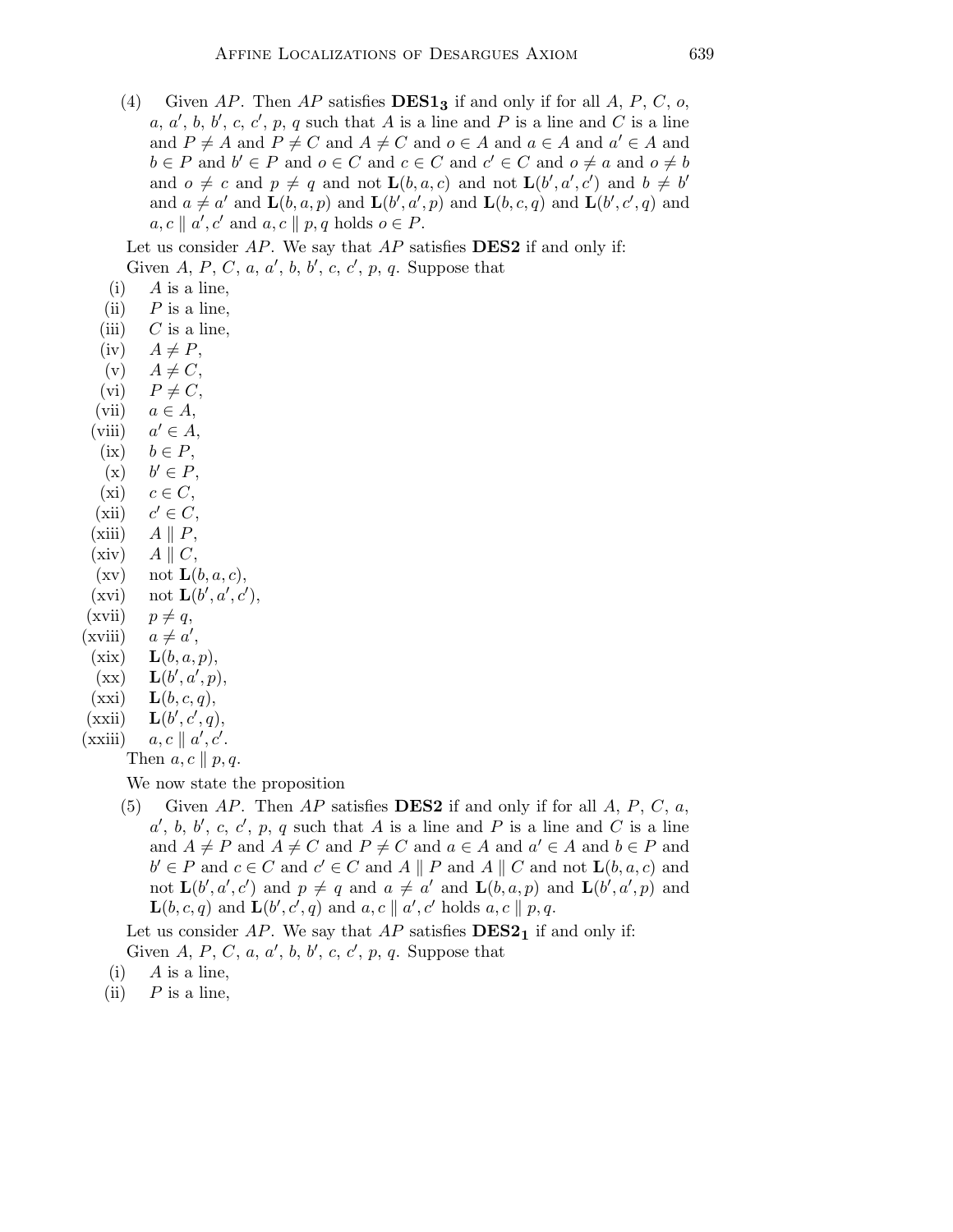- (iii)  $C$  is a line,
- $(iv)$   $A \neq P$ ,
- $(v)$   $A \neq C$ ,
- (vi)  $P \neq C$ ,
- (vii)  $a \in A$ ,
- $(viii)$  $a' \in A$ ,
- (ix)  $b \in P$ ,
- $(x)$  $b' \in P$ ,
- (xi)  $c \in C$ ,
- $(xii)$  $c' \in C$ ,
- (xiii)  $A \parallel P$ ,
- (xiv)  $A \parallel C$ ,
- $(xv)$  not  $\mathbf{L}(b,a,c)$ ,
- $(xvi)$  not  $\mathbf{L}(b', a', c'),$
- $(xvii)$   $p \neq q$ ,
- $(xviii)$   $\mathbf{L}(b,a,p),$
- $(xix)$  $\langle a', p), \rangle$
- $(\mathbf{xx}) \quad \mathbf{L}(b,c,q),$
- $(xxi)$  $\epsilon', \epsilon', q),$

 $(xxii)$   $a, c \parallel p, q.$ 

Then  $a, c \parallel a', c'$ .

We now state the proposition

(6) Given AP. Then AP satisfies  **if and only if for all A, P, C, a,** a', b, b', c, c', p, q such that A is a line and P is a line and C is a line and  $A \neq P$  and  $A \neq C$  and  $P \neq C$  and  $a \in A$  and  $a' \in A$  and  $b \in P$  and  $b' \in P$  and  $c \in C$  and  $c' \in C$  and  $A \parallel P$  and  $A \parallel C$  and not  $\mathbf{L}(b, a, c)$  and not  $\mathbf{L}(b', a', c')$  and  $p \neq q$  and  $\mathbf{L}(b, a, p)$  and  $\mathbf{L}(b', a', p)$  and  $\mathbf{L}(b, c, q)$  and  $\mathbf{L}(b', c', q)$  and  $a, c \parallel p, q$  holds  $a, c \parallel a', c'$ .

Let us consider  $AP$ . We say that  $AP$  satisfies  $DES2<sub>2</sub>$  if and only if: Given A, P, C, a, a', b, b', c, c', p, q. Suppose that

- $(i)$  A is a line,
- (ii)  $P$  is a line,
- (iii)  $C$  is a line,
- $(iv)$   $A \neq P$ ,
- $(v)$   $A \neq C$ ,
- (vi)  $P \neq C$ ,
- (vii)  $a \in A$ ,
- $(viii)$  $a' \in A$ ,
- (ix)  $b \in P$ ,
- $(x)$  $b' \in P$ ,
- (xi)  $c \in C$ ,
- $(xii)$  $c' \in C$ ,
- (xiii)  $A \parallel C$ ,
- (xiv) not  $\mathbf{L}(b,a,c)$ ,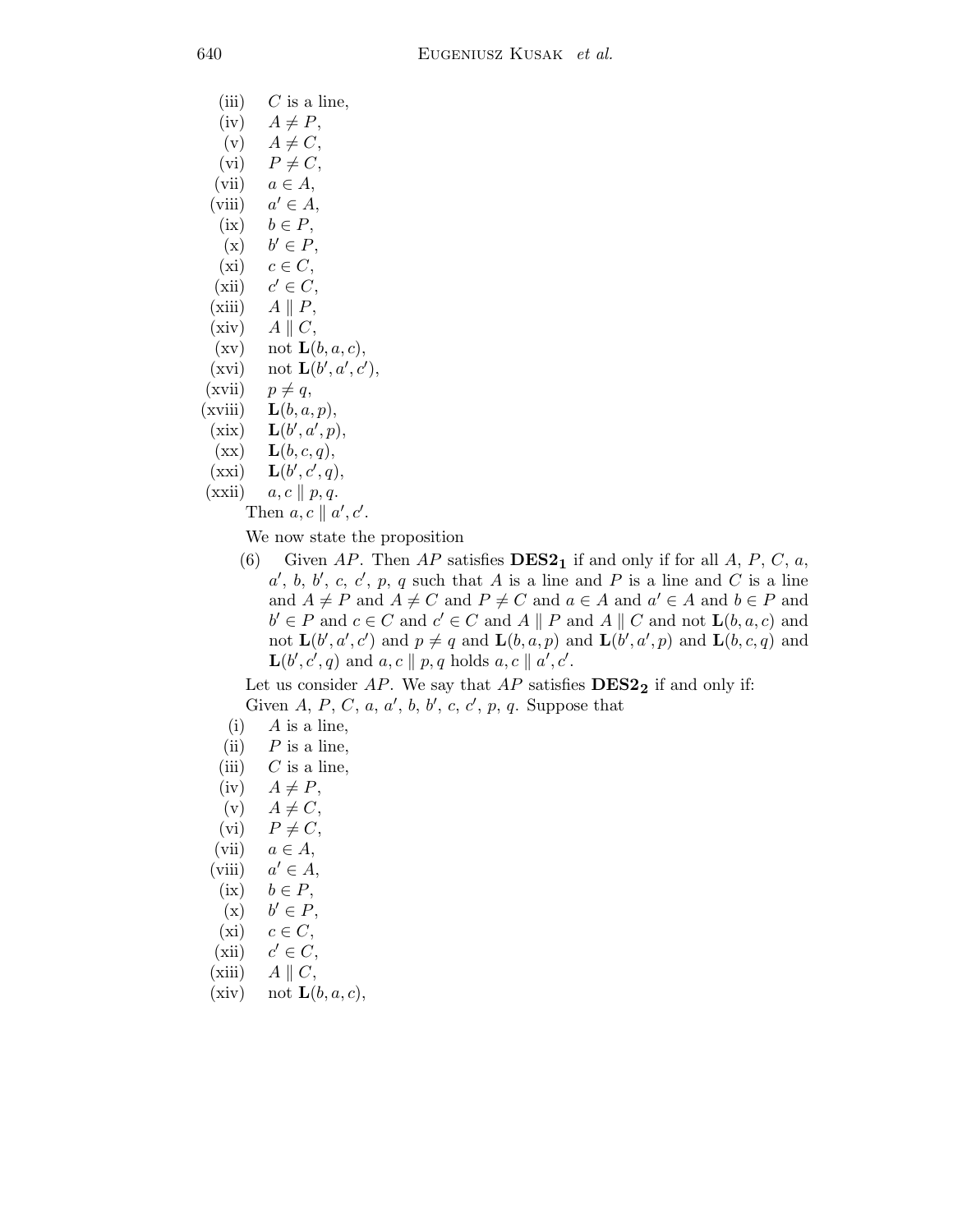- $(xvi)$   $p \neq q$ ,
- $(xvii)$   $a \neq a',$
- (xviii)  $\mathbf{L}(b, a, p)$ ,
- $(xix)$  $\langle a^{\prime}, p \rangle,$
- $(\mathbf{xx}) \quad \mathbf{L}(b,c,q),$
- $(xxi)$  $\epsilon', \epsilon', q),$
- $(\overrightarrow{\text{xxii}})$   $a, c \parallel a', c',$
- $(xxiii)$   $a, c \parallel p, q.$ 
	- Then  $A \parallel P$ .

Next we state the proposition

(7) Given AP. Then AP satisfies  **if and only if for all A, P, C,** a, a', b, b', c, c', p, q such that A is a line and P is a line and C is a line and  $A \neq P$  and  $A \neq C$  and  $P \neq C$  and  $a \in A$  and  $a' \in A$  and  $b \in P$  and  $b' \in P$  and  $c \in C$  and  $c' \in C$  and  $A \parallel C$  and not  $\mathbf{L}(b, a, c)$  and not  $\mathbf{L}(b', a', c')$  and  $p \neq q$  and  $a \neq a'$  and  $\mathbf{L}(b, a, p)$  and  $\mathbf{L}(b', a', p)$  and  $\mathbf{L}(b,c,q)$  and  $\mathbf{L}(b',c',q)$  and  $a,c \parallel a',c'$  and  $a,c \parallel p,q$  holds  $A \parallel P$ .

Let us consider  $AP$ . We say that  $AP$  satisfies  $DES2<sub>3</sub>$  if and only if:

Given A, P, C, a, a', b, b', c, c', p, q. Suppose that

- $(i)$  A is a line,
- (ii)  $P$  is a line,
- (iii)  $C$  is a line,
- $(iv)$   $A \neq P$ ,
- $(v)$   $A \neq C$ ,
- (vi)  $P \neq C$ ,
- (vii)  $a \in A$ ,
- $(viii)$  $a' \in A$ ,
- (ix)  $b \in P$ ,
- $(x)$  $b' \in P$ ,
- (xi)  $c \in C$ ,
- $(xii)$  $c' \in C$ ,
- (xiii)  $A \parallel P$ ,
- (xiv) not  $\mathbf{L}(b,a,c)$ ,
- $\mathbf{L}(b', a', c'),$
- $(xvi)$   $p \neq q$ ,
- $(xvii)$ ′ ,
- $(xviii)$   $\mathbf{L}(b,a,p),$
- $(xix)$  $\langle a', p \rangle,$
- $(\mathbf{xx}) \quad \mathbf{L}(b,c,q),$
- $(xxi)$  $\epsilon', \epsilon', q),$
- $(\overrightarrow{\text{xxiii}})$   $a, c \parallel a', c',$
- $(xxiii)$   $a, c \parallel p, q.$

Then  $A \parallel C$ .

We now state a number of propositions: